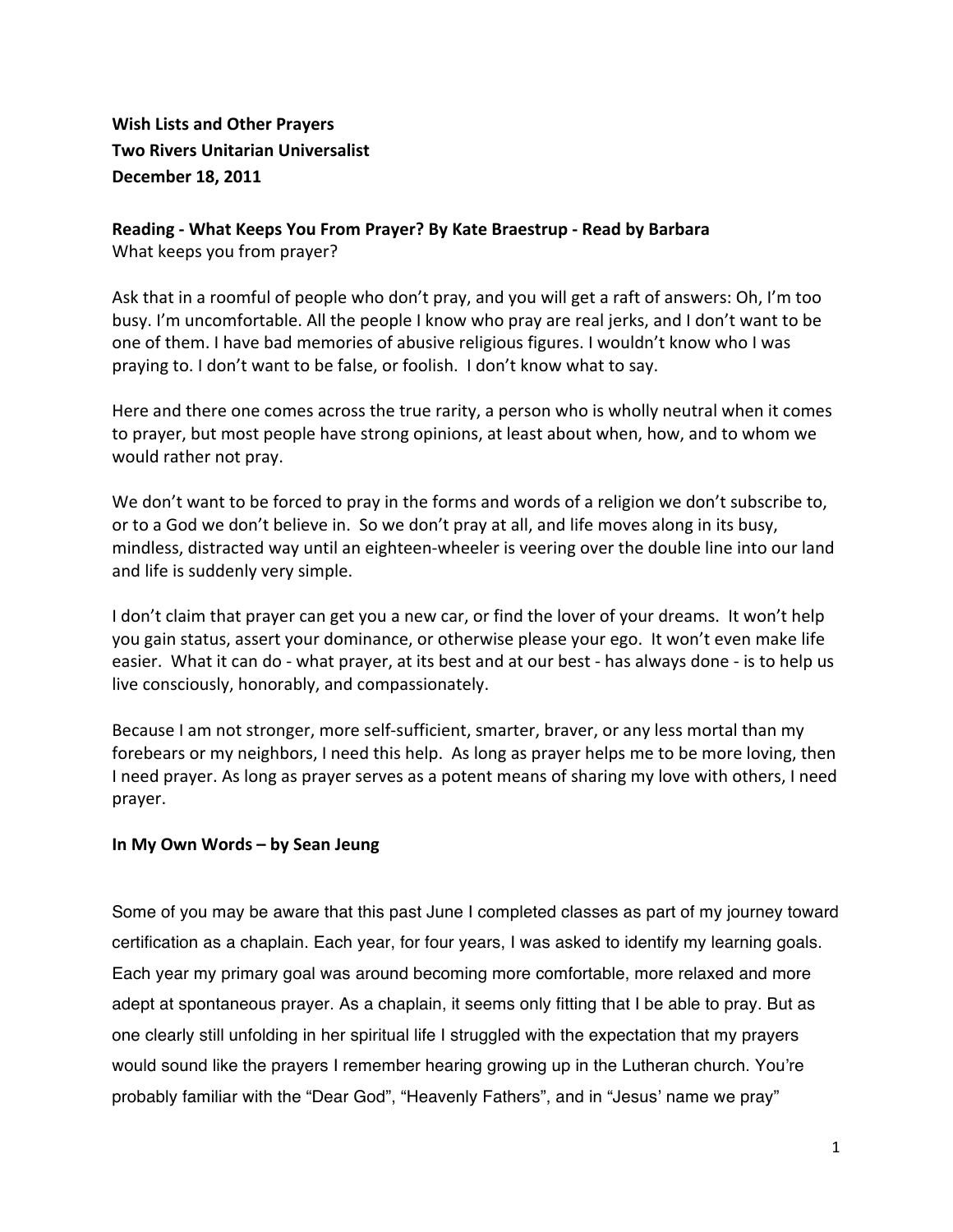dialogue of prayer. But that didn't feel true to me. And experiences had led me to an understanding that even the word God felt overused, vague and indiscernible.

Studying chaplaincy quickly brought me to an awareness of the necessity of prayer as a way to center, to grounding and to garner strength. Pastoral Care is, most often, about coming alongside fellow travelers in their hour of darkness, despair, fear and spiritual hunger. There are those times as well when we are blessed by the riches of joy and celebration such as weddings and births but for the most part my experience has been, and certainly as a hospice chaplain my experiences have been centered more around emotions that for many people can be difficult ones to align with on a daily basis. Because of this, I believe my own life as a chaplain must be centered, grounded and strong if I am to do this work with the grace and presence it deserves and not suffer what is commonly known as compassion burn out. In the 1970's when I was in my early 20's I cultivated a discipline of meditation. The practice of going inward felt comforting and sacred and in the process of exploring inwardly I discovered something inside myself that felt very God-connected. For me, feeling connected to something unseen as co-creator of my destiny allows me to stand strong and peaceful in the face of questioning and know that the answers to all the great questioning will not come in this lifetime but *that they will come*. It allows me to be in the presence of illness, death, pain, angst, fear, disappointment, anger and incredible sorrow and be okay.

I *have* to pray. My personal prayers are more about release and gratitude than about asking *for* things, although in my work as a chaplain I am called on to offer invocation to Spirit to be present to certain events or ceremonies and I am certainly able to do this with a level of comfort I did not have four years ago. In those circumstances I just ask what the need is, what is it we need to pray for. That always makes the praying easier. The hard part for me was learning what words to use to begin. A dear friend and fellow journeywoman begins her prayers with "Mother, Father, God, Goddess…..". This about covers it in my book but in certain circumstances and within certain circles, that invocation might not be received well. And in circumstances where others are involved and we are offering the prayer in an effort to bring comfort, it's important that the words we use are words they will receive. I often begin prayers with, "Dear God of many names, Creator of all Things Good and Giver of Life…." And I would then go on to speak to what it is we are gathered to do. If it is at the bedside of one who is dying I might say "God of Love, we open our hearts to this unknown mystery and ask that we find some peace in the chaos of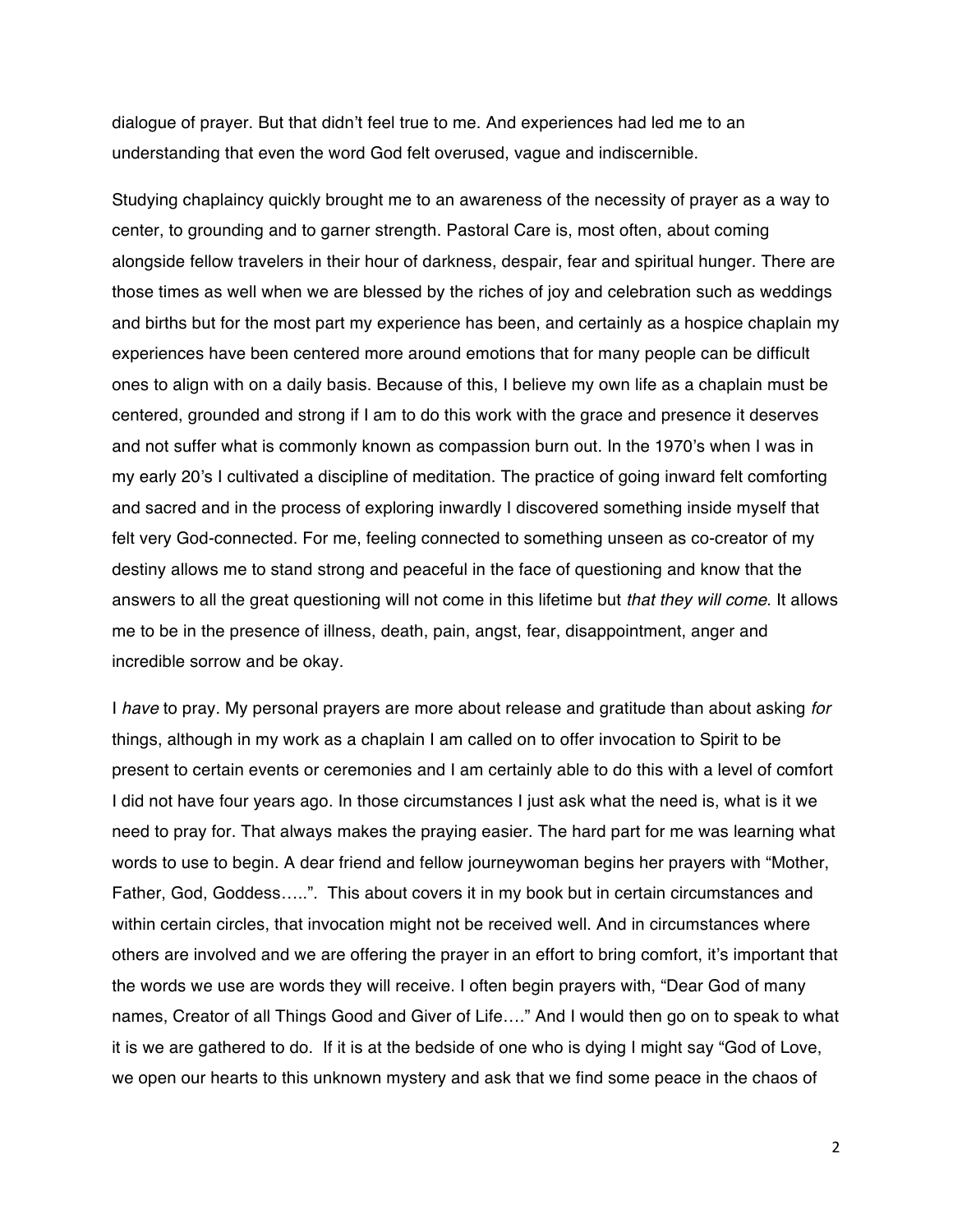this struggle, some comfort in the pain of what's coming, some hope in the darkness of the unknown."

One of my teachers once said that we do not need to think about *what* we will pray, we need only to remain open. If we anticipate too much, if we are thinking ahead and trying to plan what we will say, we miss the gift that waits silently in the moment.

As far as my personal prayer practice, I have slowly found my way to what can be best described as a not-quite-conscious, walking mantra of Yes and Thank You. Living in prayerful awareness of where I am. I stopped believing a long time ago in accidents or coincidence. But I do believe in God…..and the God I worship is much greater than any one religion. The God I know is visibly evident in a 1,000 ways every day. The more in the moment I am around Yes and Thank You, the more evidence there is. The effect this has had on my life is astounding. I am more peaceful. I am more present to those around me. I am more present to the miracles occurring in a million ways around me every day. I love better than I ever have in my life.

As my husband Greg would readily tell you, the word "should" is a trigger for me. I would love to be able to stand up here today and say that I do not assume to know what someone else needs to do. Ever. But I can't. Because I know I am guilty of having made assumptions about what I think someone else needs to do. It's one of the many things I work on. I am not up here this morning to say that anyone *needs to* or *should do* anything at all. I was asked to share in my own words what prayer means to me, what my personal prayer practice is and what effect I feel prayer brings to life and I hope I have done that. I'd like to conclude with the thought that prayer is simply conversation with the Divine. Maybe it's the Divine that lives within us, maybe it's the Divine that rules the Universe.

In my opinion, there is no difference.

Thank you. (written and read by Sean Jeung)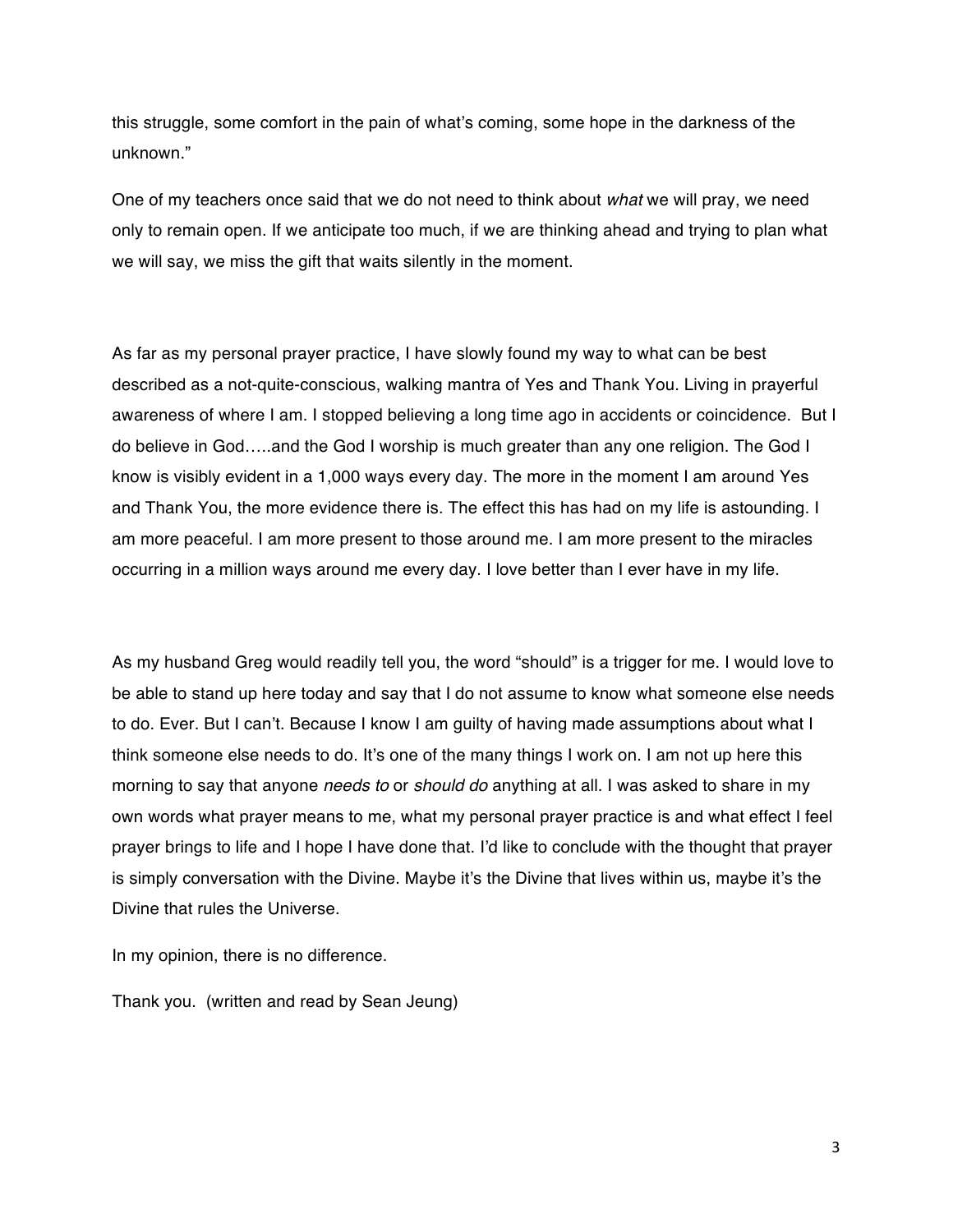## **Sermon - Wish Lists and Other Prayers**

My kids have plenty of everything they could ever need. And mostly, I think they know it. But get them watching the commercials on cable TV - especially around this time of year – and suddenly, they're telling an entirely different story. It goes like this.

My two kids. Sitting on the couch. And a commercial break begins. Usually my daughter starts. I want Zhu Zhu pets. She yells. And then Josef repeats: I want Zhu Zhu Pets. The commercial ends. And then, Gracie: I want Simon Flash. And then Josef: I want Simon Fash. I might say "OK" after each of these outbursts. I might not even have heard. No matter, they're already on to the next. Gracie: I want transformers. Josef: I want "franceformers." Oh! I want the gravity ball. Yeah, gav-ee ball. Gracie has told me repeatedly she thinks we need Clorox Clean up - it gets the counters really clean! And Josef has pointed at the neon logo for the channel they are watching and said-I want that.

It's terrible, and depressing. Depressing because it reminds me how easily humans are seduced into moving from a feeling of being and having enough, to feeling as if they are incomplete, how quickly we move from Thanksgiving to the Wish Lists of Christmas, how easily our expressions of gratitude for what we are and have, become wishing for something we wish we were, or wish we had.

It helps a little to remember that the root of these impulses is the same. Both giving thanks and articulating a desire for more come from a yearning to give voice to that space inside us that seeks real fulfillment, that hunger humans have for feedback, for interaction, for relationship.

This is the hunger that brings us to prayer, the feelings that prompt our calling out, whether with petition or thanksgiving.

For a long time, I refused this word – prayer. I'd say, "I'll keep you in my thoughts," if I'd say anything at all. Sometimes, I still hesitate – and not just with the word, but with the practice.

Which can be very problematic when it's your *job* to pray. Not just privately, but outloud, and often.

I share this with you because I want you to know, I understand why someone might count themselves among the non-prayers. I understand that the whole idea of prayer can be confusing, and even alienating. We've been inundated in our culture with modern-day equivalents of the Pharisees acting all showy in the temple, what with Presidential candidates holding "prayer rallies," and worse.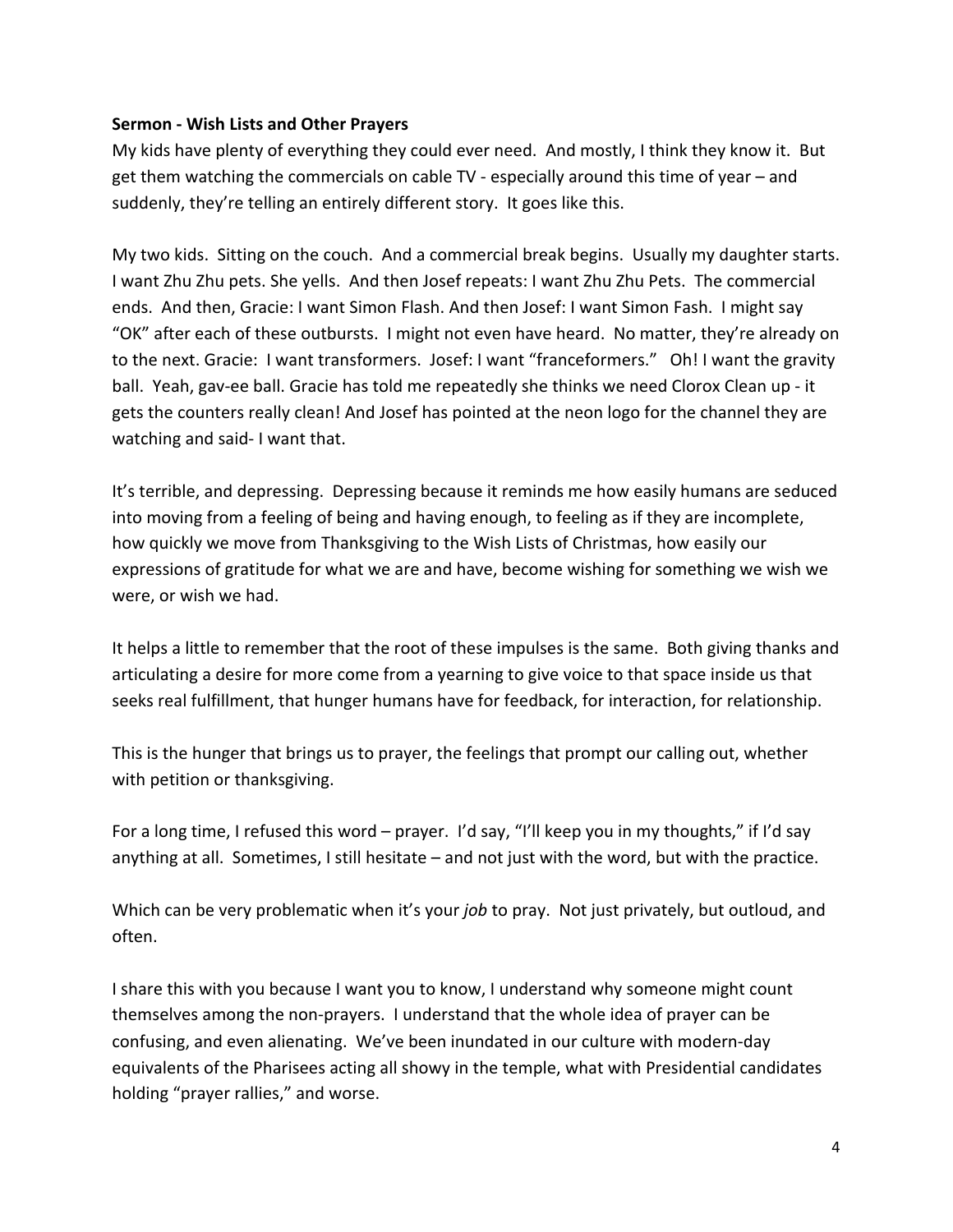It's no wonder most of us want to keep our distance from anything that might be called prayer.

And so I hope our service this morning offers us all the opportunity to explore the *practice* my experience tells me is a universal human need – that is, the *practice* of giving voice to our deepest needs, our fears and insecurities, the *practice* of giving voice to our concern and support for others, and the *practice* of offering thanks for our greatest blessings – and to let us all choose for ourselves whether or not we call that need *prayer*.

Regardless of what we call it, I think we can all agree that the hardest part is the beginning. The salutation.

Like that old joke about Unitarians starting their prayers: *To whom it may concern.* 

*To-whom-it-may-concern,* I need some help. Things aren't going quite as I'd hope. So: S.O.S. Amen.!!

Especially when I'm really feeling those feelings that prompt prayer, the address totally stumps me, prevents me from getting *any* words out.

Tom Owen-Towle tells the story of a time he was so overcome with the feelings that precede prayer he too missed the opening. He was "driving from San Diego to Los Angeles, mere hours after [his] father died, to be with [his] mother, spilling forth unchecked tears, memories, and song fragments, sodden in a cascade of emotions that [his] father's life and death evoked in [his] heart." He says he doesn't remember whether or not he said words aloud, but definitely he made "no formal prayer. [And definitely no "Dear God" or even "Spirit of Life." He] was just swimming in an ocean of the feelings that prompt prayer."

Other times, the opening itself becomes the prayer.

My dad loves to tell the story of the dinner party we hosted for my childhood priest. My parents' best friends had joined us, and my dad was cooking steaks. The conversation was lively, with everyone carrying on while my dad was finishing up dinner preparation. Then, suddenly, a burst of flames came from the stove top where the steaks were broiling on the jenn-air, big flames, looking like they might just take us all out. And as the flames rose, my mom jumped back and shouted out – Jesus Christ!

The flames died down just then, and there was a quiet as everyone looked nervously at the priest. My parents' friend broke the ice: Mary was just saying a little prayer, Father.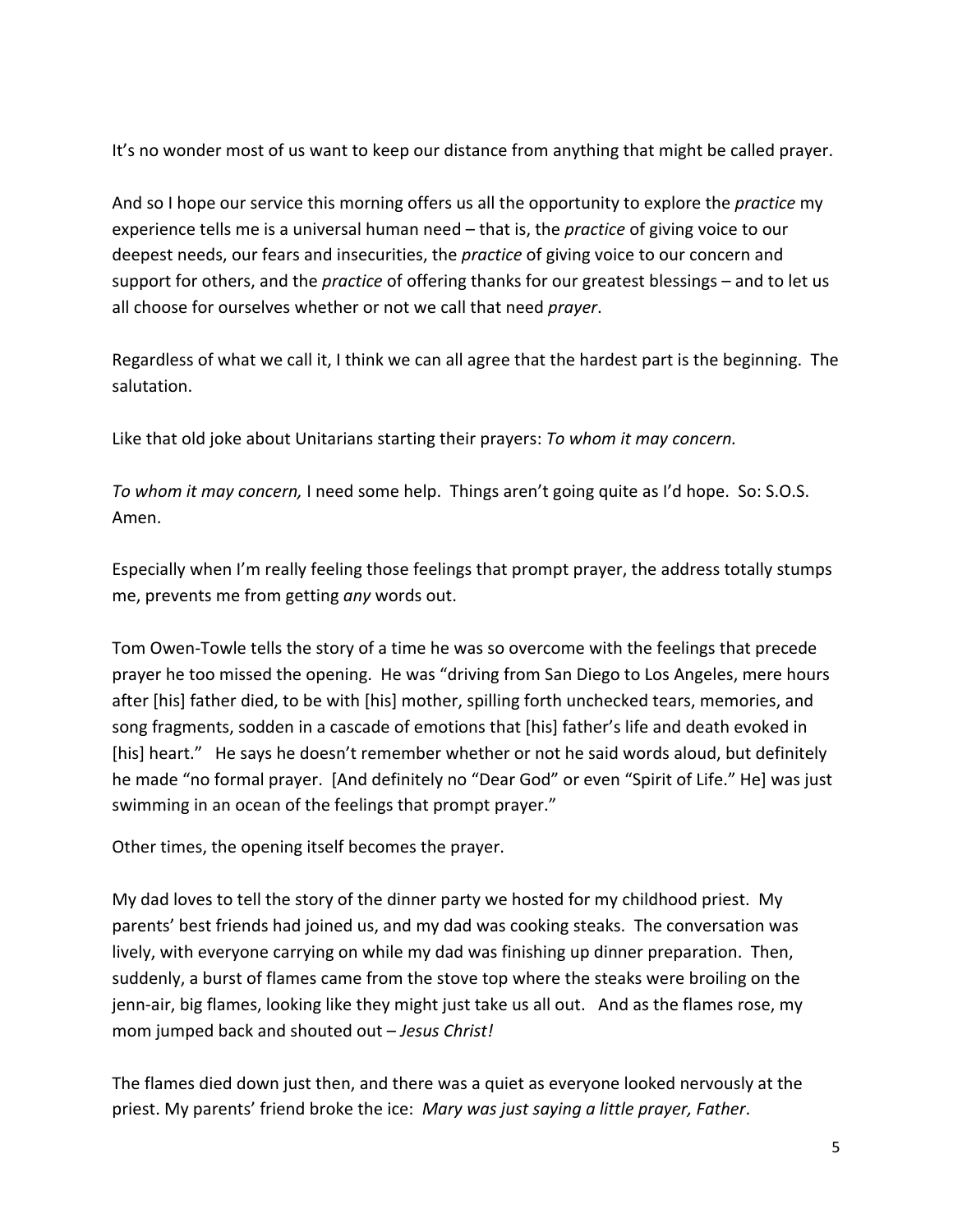The priest smiled, and everyone laughed, and acknowledged that actually, the prayer worked.

I grew up saying lots of memorized words we called prayer. Our Father, Hail Mary, grace before meals, Glory Be's. At least in public, the act of prayer was not spontaneous, or creative, and it really didn't have anything to do with responding to inner feelings. It was scripted and routine, and a lot closer to the practice of reciting multiplication tables and words for the upcoming spelling bee than it was to an authentic expression of my heart.

Our dinner party laughed at the thought that my mom's accidental expletive in the presence of a holy man could be considered a prayer – but over the years, I've come to realize, no joke, that's just what it was. Maybe even more so than many of our Glory Be's, because it came from a truly authentic place, ever so acutely aware of just how risky it is to be a human.

Whether scripted and multi-millenia old, or spontaneous and verging on blasphemy, real prayer has a lot less to do with what words we say – whether in the opening, or in the prayer itself, than it does with those feelings which prompt us to try to put language around that which is beyond words.

Emerson was talking about preaching when he said  $-$  it must come out of life, "passed through the fire of thought" – but I'm confident he would also apply it to prayer. It starts with life, life that must be given voice – I think he was saying. Life that burns so brightly and fully it must be spoken. And yet as those words are formed, I think Emerson was saying, don't forget to keep it real.

By the time I served as a hospital chaplain, two summers ago  $-1$  already had a sense that regardless of whether or not people pray, all of us have within us those feelings Emerson so desperately wished the preachers and prayers of his day would get real about.

People everywhere – regardless of their theological orientation – especially when they find themselves or their loved ones unexpectedly in a hospital bed in the middle of a cold night  $$ share these really, real feelings that yearn to be articulated.

A feeling of being lost, of wanting to hold on forever to what we know is impermanent, a confusion at the ways of life, a helplessness and a sense of total dependence – which ironically often prompts profound gratitude even in the midst of anger, and grief, and fear. In the middle of the night, my pager would go off and I'd rush to the Emergency Department. And I knew as I headed there, in one way or another, it was my job to pray. No time to think or consider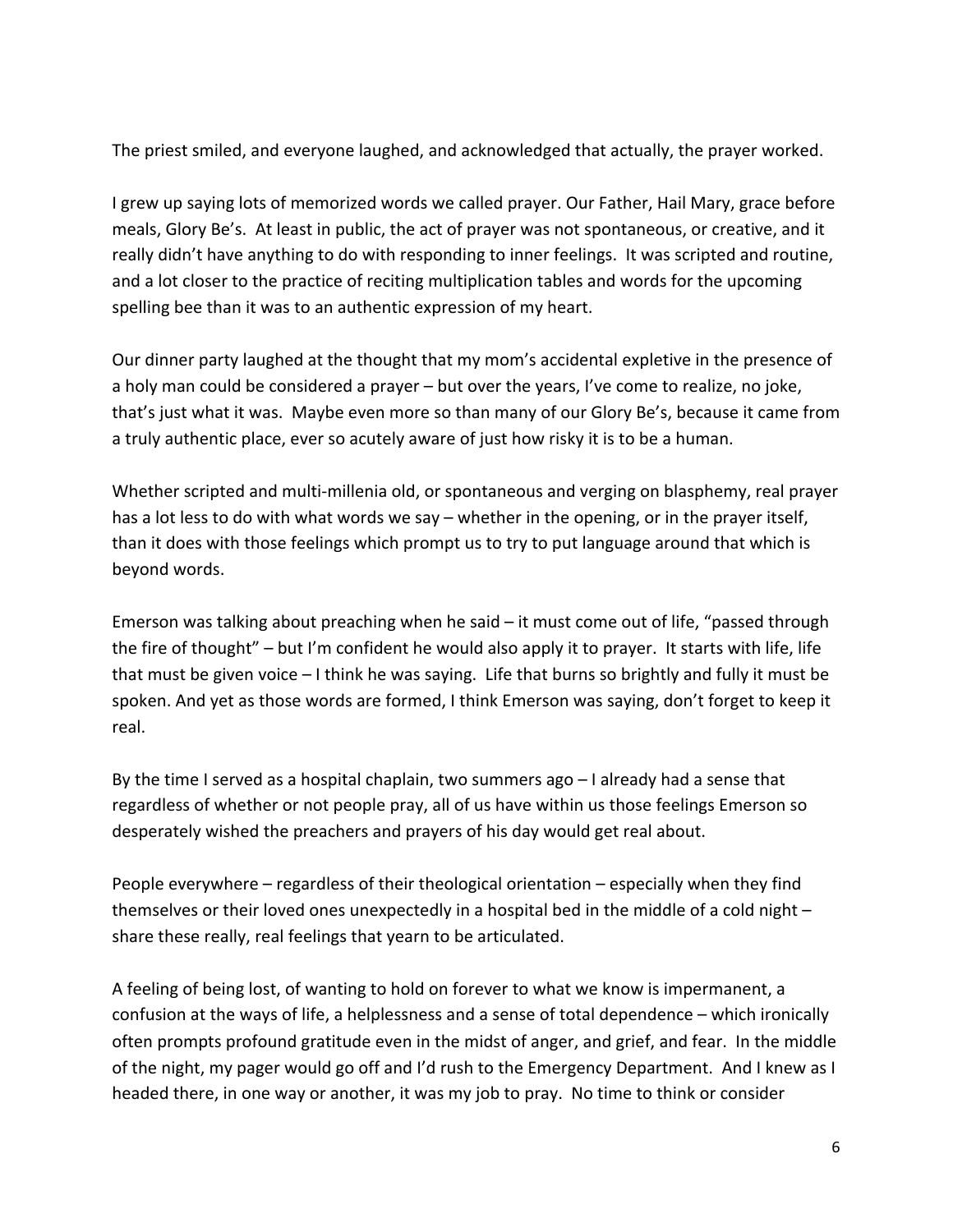theological nuances. Just pray. I'd find them there, the wives and the adult children, the partners and the best friends, looking confused, stunned. I'd say, shall we pray? With tears in their eyes, they'd hold out there hands and nod, and I'd go for it. All summer, twelve weeks, again and again. Although sometimes I'd ask people about their preferred way of praying first, just as often, I'd just begin.

God Whose Name is Love, Hear Our Prayer. We're scared. We don't know what's happening. *We-need-help.* We-love this life. And we're grateful. Be with us. Amen.

Kate Braestrup's list doesn't include the feeling that prayer doesn't "work," but I know that's one I hear a lot too from people who don't pray, one I've said myself – that prayer doesn't really *do* anything – and so praying can feel foolish and false. And I think that's right if you imagine prayer is something other than a way of aligning yourself with the really real, with your own deepest values, something other than a way of connecting the person who is praying and all who would hear her prayers with what we know and what we don't know about life, something other than changing the ones offering the prayer by letting themselves admit, for one small moment, just how vulnerable we all really are.

When we pray create together our Pastoral Prayer each Sunday, I have this real sense of this shared vulnerability. I have this tangible feeling of the ways we all are just doing the best we can, facing innumerable challenges and trying our best to be loving and brave, to keep on finding joy - in the face of all of life's twists and turns. I love hearing the names we offer into the air, the ways that in an instant we all hear how we aren't isolated individuals, but instead invested and tied up with many others, people whose stories impact our own, and whose lives give our lives more meaning.

At the end of the Pastoral Prayer, after we've said these names, I always offer a prayer that I write uniquely for each Sunday, but one that follows exactly a formula I was so grateful to learn from the Rev. Mike Morran, the minister at the First Unitarian Society of Denver. I was grateful, because although I've gotten a lot more comfortable with this practice of prayer, and certainly done a lot of it, even publicly, and out loud, before he taught it to me, I still struggled – especially with that darn opening.

And so I want to end my sermon today by teaching you the form he taught me. It's a 5 step form.

The first: you name what you understand as the Big Reality. So often I'll say, something like "The universe is larger and more complex and interdependent than we can even comprehend." It's a great way to address the whole big reality without *personifying* the address. After that, you place yourself in that Big Reality. So, "I know my part is small, but it's important." The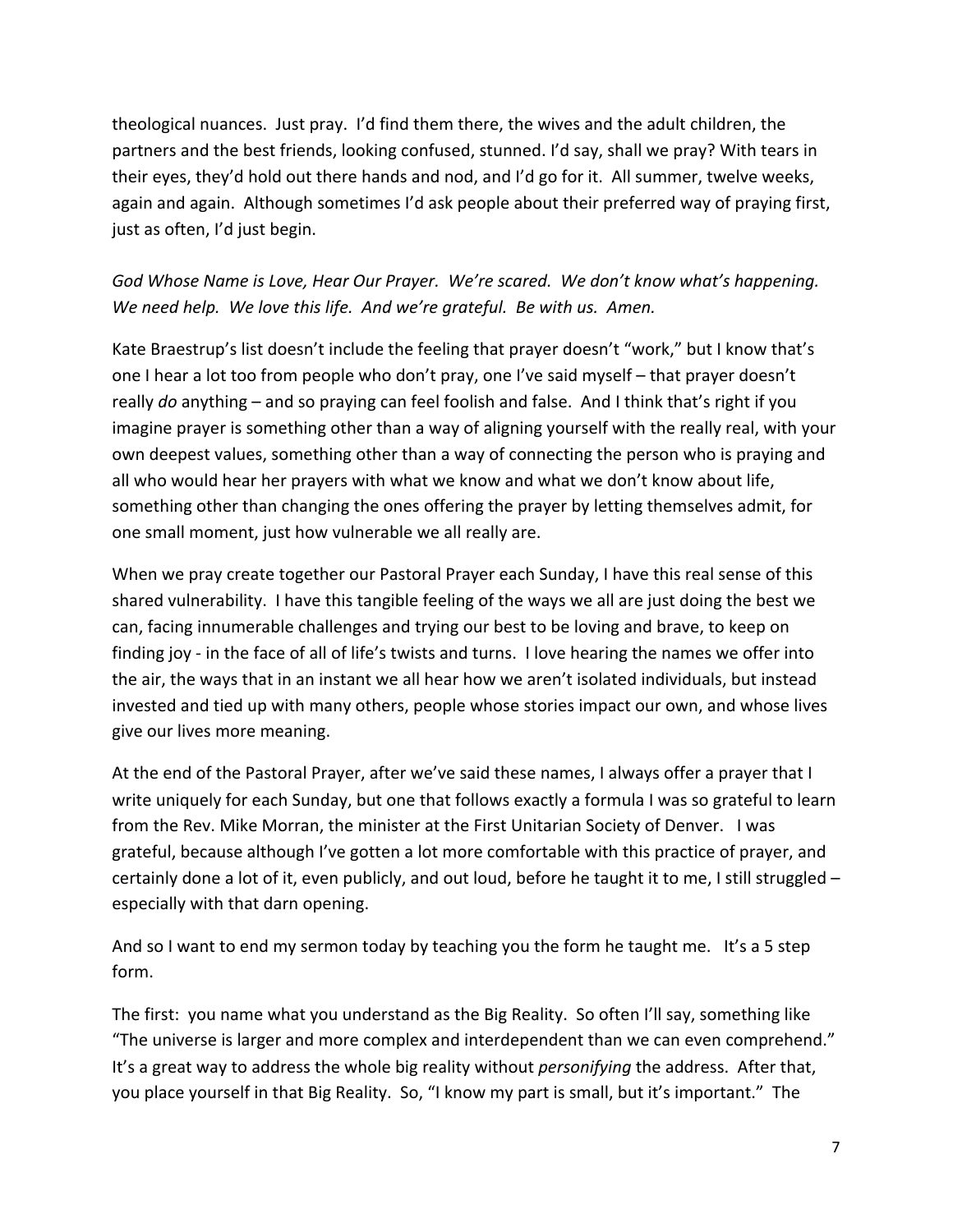third part, you move to a request, a petition, or an intention. "May we have the courage and strength to do what we can with the time we have." In the fourth step, you give thanks. "I am grateful for this life and all its blessings." "I am thankful for my health and for my family."

And finally, the last step, you let it all go. "It" being whatever is getting in the way of you experiencing all the truths you've just named. In the form Mike taught me, this fifth part was brief. But in my version, it's often the longest part. Because I find that for us to let things go, even momentarily, we need to take our time. My prayers usually go something like "Into this circle we place our expectations, and our attachments." "We place our fears and our desire to control." I try to list things that are both positive and negative, knowing ultimately that like our breath, all things come in, and then go out. And that any attachment to these things gets in the way of our full experience of life's greater goodness, life's greater purpose – that is, abundant love.

I always end the prayers in the same way, every week. It turns out having some repetition lets things sink in, gives our bodies clues that our sub-conscious brains connect with. In, and then out, I say. And after having done this with you for 8 of the last 16 Sundays, right as I say it  $-1$ feel the whole room, breathing slowly, deeply, in, and then out like we're all letting at least some stuff go - though I don't even say, "breathe." It's kind of awesome.

One last note - remember what Emerson said about keeping it real. The more specific you can be in all of these elements, the better. What is the Big Reality to you right now? And what do you really see as your place in it? What do you need, and what are you thankful for? Keep it real.

For *all of us* who share these human feelings that prompt prayer, and yet who struggle as I do to give these feelings voice, may this form be a gift to you as it was to me.

- 1. Name the Big Reality.
- 2. Place yourself in it.
- 3. Petition or set intention.
- 4. Give thanks.
- 5. Let it go.

For those who have the feelings, but not the words, may this form be a way you can keep trying to put words around that which is beyond words. And whether through this form, or some other prayer practice, may we all keep finding ways to honor the precious reality of this gift of